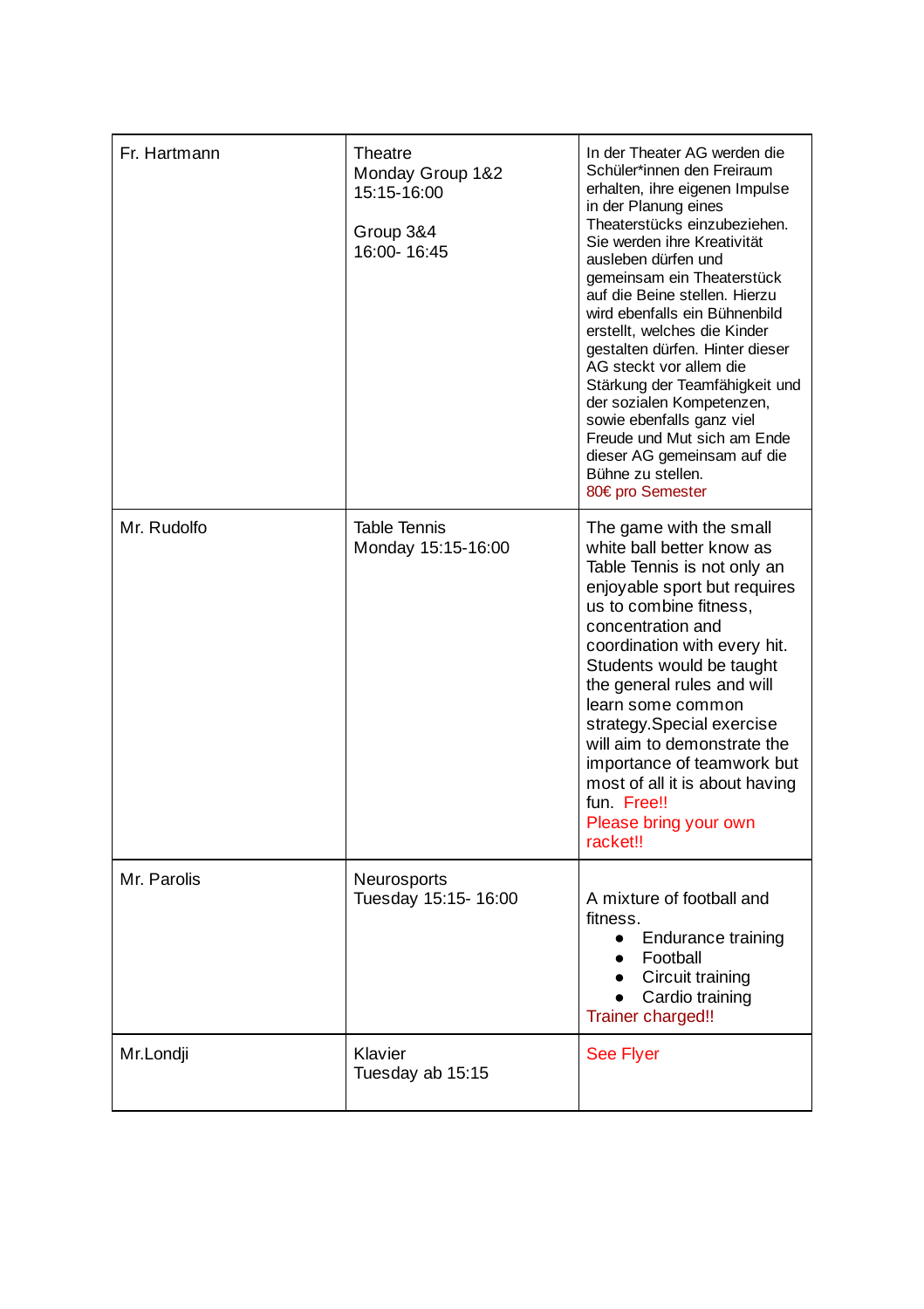| Mrs. Diehl    | <b>Book Club</b><br>Tuesday<br>15:15-16:00                                         | In book club, you will have the<br>chance to hear about new<br>books that might interest you<br>and you will also have the<br>chance to read and talk about<br>books. We will also have<br>activities related to what you/we<br>have read. If you are having<br>problems with reading or don't<br>like to read you can also learn a<br>few tips to help you read better<br>and quicker. Come join us<br>Free!! |
|---------------|------------------------------------------------------------------------------------|----------------------------------------------------------------------------------------------------------------------------------------------------------------------------------------------------------------------------------------------------------------------------------------------------------------------------------------------------------------------------------------------------------------|
| Mrs. Adamski  | Dance<br>Wednesday Group I<br>15:30-16:15<br>Wednesday Group II<br>16:15-17:00     | Hip hop, pop, soultrain and a<br>combination of cultural<br>dances. The children will<br>create and learn<br>choreographed dance<br>routines.<br>80 € pro Semester                                                                                                                                                                                                                                             |
| Mr. Vogelpohl | Schach<br>Wednesday Group I<br>15:15-16:00<br>Wednesday Group II<br>16:00-16:45    | Beginners as well as<br>Advance courses are being<br>offered. Students will learn<br>the important rules and<br>terms:<br>*Check<br>*mate<br>*Patt<br>*Castling<br>Bauer Diploma and Springer<br>Doloma possible.<br>80€pro Semester                                                                                                                                                                           |
| Mr. Londji    | Guitar<br>Wednesday<br>ab 15:15                                                    | <b>See Flyer</b>                                                                                                                                                                                                                                                                                                                                                                                               |
| Mrs. Bilgili  | Art & Craft<br>Thursday Group I<br>15:15-16:00<br>Thursday Group II<br>16:00-16:45 | Quilling ist eine<br>Papierbasteltechnik mit der<br>sich wunderschöne Bilder<br>aber auch Formen herstellen<br>lassen. Bereits im 15.<br>Jahrhundert nutzten Mönche<br>diese Technik, um Bücher<br>und Schriften zu verzieren.<br>Beim Quilling werden                                                                                                                                                         |